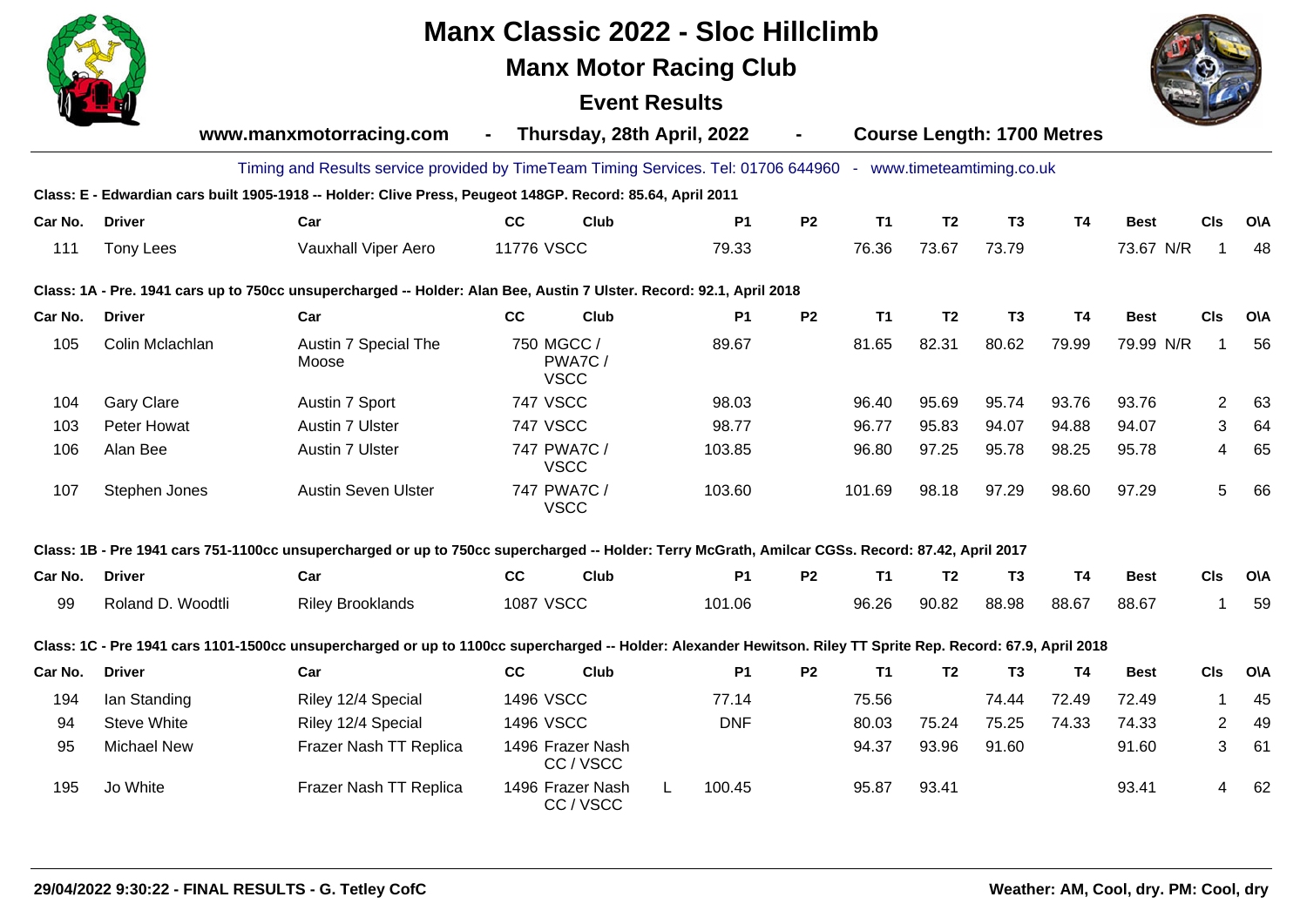|         |                            | Class: 1G - Three-wheeler vehicles Pre 1941 -- Holder: Sue Darbyshire, Morgan Super Aero Record: 70.35, April 2019           |                   |                  |    |                |                |            |                |                |           |             |                          |            |
|---------|----------------------------|------------------------------------------------------------------------------------------------------------------------------|-------------------|------------------|----|----------------|----------------|------------|----------------|----------------|-----------|-------------|--------------------------|------------|
| Car No. | <b>Driver</b>              | Car                                                                                                                          | cc                | Club             |    | P <sub>1</sub> | <b>P2</b>      | <b>T1</b>  | T <sub>2</sub> | T <sub>3</sub> | <b>T4</b> | <b>Best</b> | <b>CIs</b>               | O\A        |
| 91      | <b>Tracey Cameron</b>      | Morgan Three Wheeler                                                                                                         | <b>1100 MTWRC</b> |                  | L. | 92.74          |                | 103.39     | 77.37          | 77.62          | 75.58     | 75.58       |                          | 51         |
| 90      | Nancy Thomas               | Morgan F Type 3 Wheeler                                                                                                      | <b>1272 MMRC</b>  |                  | L  | 86.32          |                | 82.39      | 83.26          | 81.74          | 81.63     | 81.63       | $\overline{2}$           | 57         |
|         |                            | Class: 2A - Pre 1968 classic cars up to 1500cc -- Holder: George Brown, Buckler Mk 15. Record: 61.33, April 2017             |                   |                  |    |                |                |            |                |                |           |             |                          |            |
| Car No. | <b>Driver</b>              | Car                                                                                                                          | cc                | Club             |    | <b>P1</b>      | <b>P2</b>      | <b>T1</b>  | T <sub>2</sub> | T <sub>3</sub> | T4        | <b>Best</b> | CIs                      | O\A        |
| 87      | Dave Musgrove              | Morris Mini                                                                                                                  | <b>1430 MMRC</b>  |                  |    |                |                | 64.79      | 63.11          | 62.21          |           | 62.21       | 1                        | 25         |
| 86      | James Mylchreest           | Austin Mini Cooper S                                                                                                         | <b>1293 MMRC</b>  |                  |    | 66.38          |                | 65.16      | 64.61          | 63.88          | 64.47     | 63.88       | $\overline{c}$           | 32         |
|         |                            | Class: 2B - Pre 1968 classic cars over 1501cc up to 2000cc -- Holder: Matt Birkett, Lotus Elan SI. Record: 62.16, April 2011 |                   |                  |    |                |                |            |                |                |           |             |                          |            |
| Car No. | <b>Driver</b>              | Car                                                                                                                          | <b>CC</b>         | <b>Club</b>      |    | <b>P1</b>      | <b>P2</b>      | <b>T1</b>  | T <sub>2</sub> | T <sub>3</sub> | <b>T4</b> | <b>Best</b> | CIs                      | <b>O\A</b> |
| 81      | <b>Tim Greenhill</b>       | MG <sub>B</sub>                                                                                                              |                   | 1840 MGCC / VSCC |    | 68.13          |                | 63.66      | 62.40          | 61.48          | 60.90     | 60.90 N/R   | $\overline{\phantom{a}}$ | 17         |
| 80      | David Mylchreest           | MG <sub>B</sub>                                                                                                              | 1840 MMRC /       | <b>MGCC</b>      |    | 63.48          |                | 62.66      | 62.79          | 63.78          | 63.15     | 62.66       | 2                        | 27         |
| 82      | <b>Tim Crighton</b>        | Frazer Nash Le Mans<br>Replica                                                                                               |                   | 1971 MMRC / AHC  |    | 70.35          |                | 66.19      | 65.56          | 64.49          | 63.85     | 63.85       | 3                        | 30         |
| 83      | <b>Michael Crutchley</b>   | Alfa Romeo Giulia 1300                                                                                                       | 1600 HDMC         |                  |    | 81.94          |                | 78.36      | 77.44          | 79.71          | 77.15     | 77.15       | 4                        | 55         |
|         |                            | Class: 2C - Pre 1968 classic cars over 2001cc up 3000cc -- Holder: Robert Barnard, Triumph TR4. Record: 60.54, April 2019    |                   |                  |    |                |                |            |                |                |           |             |                          |            |
| Car No. | <b>Driver</b>              | Car                                                                                                                          | cc                | Club             |    | <b>P1</b>      | P <sub>2</sub> | <b>T1</b>  | T <sub>2</sub> | T <sub>3</sub> | <b>T4</b> | <b>Best</b> | <b>CIs</b>               | <b>O\A</b> |
| 54      | Tim George                 | MG C                                                                                                                         | 3000 MMRC /       | <b>MGCC</b>      |    | 76.96          |                | 70.08      | 72.15          | 69.21          | 70.29     | 69.21       | 1                        | 38         |
| 75      | <b>Tim Parker</b>          | Aston Martin DB Mk III                                                                                                       | 2922 VSCC         |                  |    | 78.24          |                | 72.91      | 73.06          | 71.15          | 69.96     | 69.96       | $\overline{2}$           | 43         |
| 77      | Samantha Browne            | Triumph TR4                                                                                                                  | 2138 MMRC         |                  | L  | 85.37          |                | 79.96      | 79.02          | 77.20          | 76.84     | 76.84       | 3                        | 54         |
| 76      | <b>Robert Barnard</b>      | Triumph TR4                                                                                                                  | 2300 MMRC         |                  |    | <b>DNS</b>     |                | <b>DNS</b> |                |                |           | <b>DNS</b>  | 4                        | 69         |
|         |                            | Class: 2D - Pre 1968 classic cars over 3001cc -- Holder: Steve Thompson. Ford Mustang. Record: 55.68, April 2018             |                   |                  |    |                |                |            |                |                |           |             |                          |            |
| Car No. | <b>Driver</b>              | Car                                                                                                                          | cc                | Club             |    | <b>P1</b>      | <b>P2</b>      | <b>T1</b>  | T <sub>2</sub> | T <sub>3</sub> | <b>T4</b> | <b>Best</b> | CIs                      | <b>O\A</b> |
| 72      | <b>Andrew Howe--Davies</b> | Allard Type L                                                                                                                | 3295 VSCC         |                  |    | <b>DNF</b>     |                | <b>DNS</b> |                |                |           | <b>DNS</b>  | -1                       | 68         |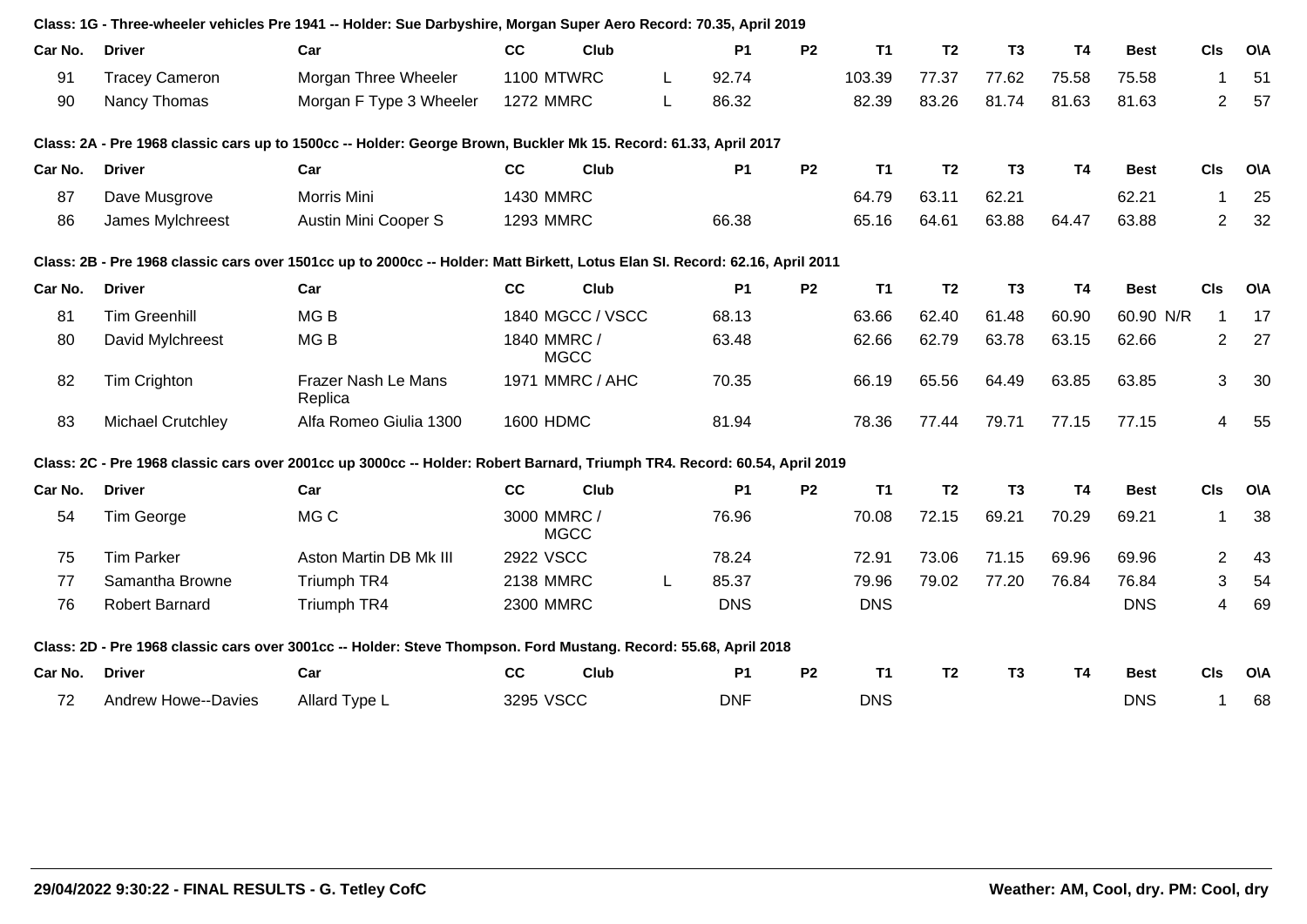**Class: 3A - Pre 1981 classic cars up to 1500cc -- Holder: Tony Mitchell, Mini Cooper S. Record: 61.19, April 2017**

| Car No. | <b>Driver</b>          | Car                              | cc               | Club                                      | <b>P1</b> | <b>P2</b> | Τ1         | T2    | T3    | T4         | <b>Best</b> | <b>CIs</b> | O\A  |
|---------|------------------------|----------------------------------|------------------|-------------------------------------------|-----------|-----------|------------|-------|-------|------------|-------------|------------|------|
| 66      | Mark Whiteley          | Austin Morris Mini<br>Clubman Gt | 1380 MMRC        |                                           | 62.73     |           | 85.78      | 62.66 | 61.36 | 60.96      | 60.96 N/R   |            | 18   |
| 67      | <b>Richard Derrick</b> | Morris 1275 GT                   |                  | 380 BOC / LDMC /<br>PCCGB/<br><b>VSCC</b> | 67.16     |           | 65.22      | 63.21 | 61.75 | 61.32      | 61.32       | 2          | - 21 |
| 65      | <b>Tony Mitchell</b>   | Morris Mini Cooper S             | <b>1299 MMRC</b> |                                           | 64.84     |           | 63.59      | 63.41 | 61.97 | 61.60      | 61.60       | 3          | - 23 |
| 68      | Graham Leece           | Morris Mini                      | 1380 MMRC        |                                           | 73.52     |           | 70.27      | 70.53 | 69.44 | <b>DNF</b> | 69.44       | 4          | -40  |
| 69      | Nigel Walton           | <b>Triumph Spitfire</b>          | 1500 CMSCC       |                                           | 77.74     |           | 73.68      | 71.68 | 70.04 | 72.22      | 70.04       | 5          | -44  |
| 164     | Hugh Holder            | <b>BMC Mini</b>                  | <b>1275 MMRC</b> |                                           | 81.47     |           | <b>DNF</b> | 76.05 |       |            | 76.05       | 6          | 52   |
| 64      | Mark Barton            | Austin Mini Cooper S             | <b>1275 MMRC</b> |                                           | 88.24     |           | 84.67      |       |       |            | 84.67       |            | 58   |

**Class: 3B - Pre 1981 classic cars over 1501cc up to 2000cc -- Holder: Connor Corkhill, Ford Escort RS 1800. Record: 52.89, April 2013**

| Car No. | <b>Driver</b>  | Car                            | CC           | Club                       | <b>P1</b> | P <sub>2</sub> | Т1    | T2    | T3    | T4    | <b>Best</b> | <b>CIs</b> | O\A  |
|---------|----------------|--------------------------------|--------------|----------------------------|-----------|----------------|-------|-------|-------|-------|-------------|------------|------|
| 60      | Jeffrey King   | Ford Escort Mk1                | 1994 LDMC /  |                            | 61.91     |                | 60.74 | 59.25 | 58.65 | 59.56 | 58.65       |            | 14   |
| 58      | Simon Durling  | Renault Alpine A110            | 1796 MAC /   |                            | 68.95     |                | 67.87 | 68.42 | 67.79 | 67.26 | 67.26       | 2          | -34  |
| 57      | Tony Browne    | <b>Triumph Dolomite Sprint</b> | 1998 MMRC /  |                            | 72.76     |                | 69.94 | 68.95 | 67.44 | 67.73 | 67.44       | 3          | 35   |
| 62      | Jago Keen      | Lancia Fulvia 1600 HF          |              | 1584 MMRC / FOC /<br>MGCC/ | 79.08     |                | 71.80 | 68.76 | 69.31 | 68.97 | 68.76       | 4          | 36   |
| 61      | Donald Skelton | <b>Ford Escort Mexico</b>      | 2000 PWA7C/  | VSCC/                      | 71.61     |                | 71.17 | 70.47 | 70.67 | 69.69 | 69.69       | 5          | - 41 |
| 59      | Keith Dobinson | Ford Escort Mk1 RS 2000        | 1993 CMSCC / | VSCC /                     | 80.13     |                | 80.03 | 78.37 | 78.38 | 76.29 | 76.29       | 6          | 53   |

## **Class: 3C - Pre 1981 classic cars over 2001cc up to 3000cc -- Holder: Tim Fenna, MG C. Record: 58.32, April 2017**

| Car No. | <b>Driver</b> | Car                  | СC                | Club | P1    | P2 |       |       |       |       | <b>Best</b> | CIs | O\A |
|---------|---------------|----------------------|-------------------|------|-------|----|-------|-------|-------|-------|-------------|-----|-----|
| 53      | Nick Smith    | Triumph TR6          | <b>2600 CMSCC</b> |      | 66.07 |    | 64.84 | 62.48 | 61.48 | 61.09 | 61.09       |     | 20  |
| 52      | Roger McEwen  | Triumph TR6 PI       | 2598 MMRC         |      | 78.22 |    | 75.21 | 71.76 | 70.07 | 69.84 | 69.84       |     | -42 |
| 50      | Martyn Ellis  | Talbot Sunbeam Lotus | 2499 MMRC         |      | DNS   |    | DNS   |       |       |       | DNS         |     | 67  |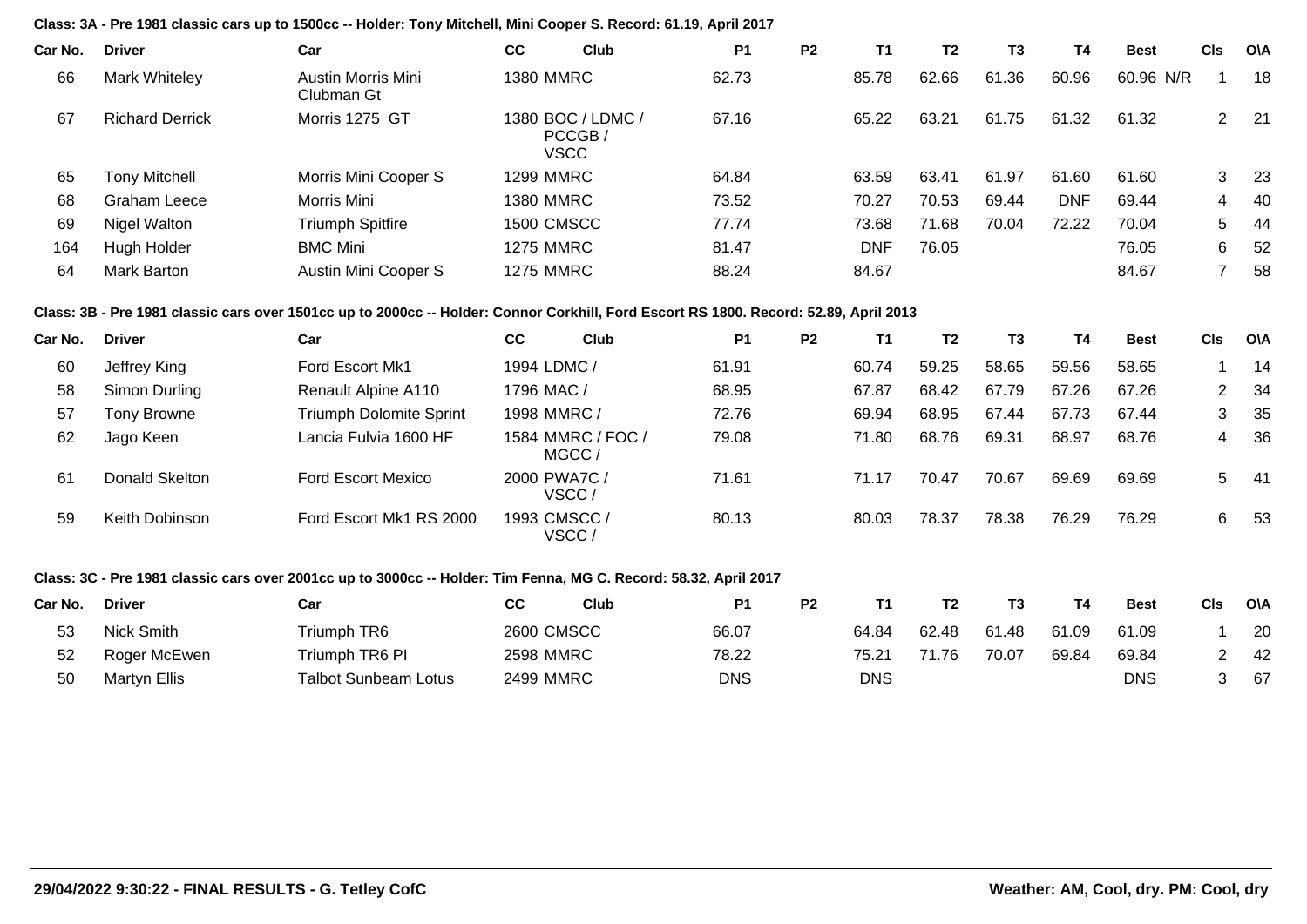### **Class: 3D - Pre 1981 classic cars over 3001cc -- Holder: Roddie Feilden, Morgan Plus 8. Record: 58.82, April 2017**

| Car No. | <b>Driver</b>       | Car                                                                                                                              | <b>CC</b>        | Club         | <b>P1</b> | <b>P2</b> | <b>T1</b> | T <sub>2</sub> | T <sub>3</sub> | <b>T4</b>      | <b>Best</b> | <b>CIs</b>            | <b>OVA</b> |
|---------|---------------------|----------------------------------------------------------------------------------------------------------------------------------|------------------|--------------|-----------|-----------|-----------|----------------|----------------|----------------|-------------|-----------------------|------------|
| 46      | John Gadbury        | Jensen Interceptor                                                                                                               | 7212 MMRC        |              | 62.65     |           | 63.07     | 60.90          | 60.11          | 59.95          | 59.95       | 1                     | 15         |
| 42      | Jim Giddings        | Triumph TR 8                                                                                                                     | 4800 JOC         |              | 65.42     |           | 62.79     | 61.91          | 61.02          | 63.03          | 61.02       | $\mathbf{2}^{\prime}$ | 19         |
| 45      | Charles Morgan      | Morgan Plus 8                                                                                                                    | 4500 MSCC /      | <b>MTWRC</b> | 63.18     |           | 62.07     | 61.82          | 61.48          | 61.36          | 61.36       | 3                     | 22         |
| 44      | Keith Redhead       | Triumph TR7 V8                                                                                                                   | 3500 MMRC        |              | 76.50     |           | 74.96     | 75.88          | 75.77          | 74.55          | 74.55       | 4                     | -50        |
|         |                     | Class: 6A - Post 1981 road saloon and sports cars up to 2000cc -- Holder: Sam Beevers, Peugeot 106GTI. Record: 55.11, April 2012 |                  |              |           |           |           |                |                |                |             |                       |            |
| Car No. | <b>Driver</b>       | Car                                                                                                                              | <b>CC</b>        | Club         | <b>P1</b> | <b>P2</b> | T1        | T2             | T3             | T <sub>4</sub> | <b>Best</b> | <b>CIs</b>            | <b>OVA</b> |
| 37      | Kim Adams           | Lotus Elise                                                                                                                      | <b>1800 MMRC</b> |              | 61.77     |           | 58.04     | 55.55          | 60.27          | 55.47          | 55.47       |                       | -5         |
| 34      | <b>Paul Skinner</b> | Nissan Micra                                                                                                                     | <b>1348 MMRC</b> |              | 61.21     |           | 64.82     | 60.12          | 58.36          | 59.41          | 58.36       | $\overline{2}$        | 13         |
| 38      | Dave Corlett        | Opel Manta 400                                                                                                                   | <b>1997 MMRC</b> |              | 65.09     |           | 64.93     | 64.50          | 61.77          |                | 61.77       | 3                     | 24         |
| 137     | John Yates          | Lotus Elise                                                                                                                      | <b>1800 MMRC</b> |              | 76.12     |           | 69.17     | 67.18          | 65.88          | 66.09          | 65.88       | 4                     | 33         |
| 31      | Alan Hisscott       | <b>British Leyand Mini</b>                                                                                                       | <b>1275 MMRC</b> |              | 95.14     |           | 89.34     | 90.23          | 90.02          | 90.04          | 89.34       | 5                     | 60         |

### **Class: 6B - Post 1981 road saloon and sports cars 2001cc and over-- Holder: Tristan Kewley, Mitsubishi Lancer Evo 6. Record: 51.08, April 2018**

| Car No. | <b>Driver</b>         | Car                    | cc<br><b>Club</b>           | <b>P1</b> | P <sub>2</sub> | T1    | T2    | <b>T3</b> | T4    | <b>Best</b> | <b>CIs</b> | O\A |
|---------|-----------------------|------------------------|-----------------------------|-----------|----------------|-------|-------|-----------|-------|-------------|------------|-----|
| 21      | Sam Beevers           | Mitsubishi EVO 6 RS    | 1998T MMRC                  | 54.58     |                | 51.53 | 51.97 | 51.65     | 50.53 | 50.53 N/R   |            |     |
| 27      | Robbie Birrell        | Lotus Exige V6 Cup     | 3500S MMRC / LDMC           | 59.83     |                | 55.84 | 55.53 | 54.28     | 54.59 | 54.28       | 2          | 3   |
| 122     | <b>Geraint Meek</b>   | Subaru Impreza WRX     | 2498T MMRC                  | 61.64     |                | 57.65 | 57.63 | 56.67     | 55.22 | 55.22       | 3          | 4   |
| 35      | <b>Steven Peel</b>    | <b>Toyota GR Yaris</b> | 1598T PCCGB                 | 61.58     |                | 57.11 | 56.26 | 55.61     | 55.72 | 55.61       | 4          |     |
| 30      | Rob Hill              | Ford Focus RS          | 2261 PCCGB                  | 59.62     |                | 58.37 | 56.91 | 56.36     |       | 56.36       | 5          | -10 |
| 22      | Andrew Meeke          | Subaru Impreza WRX     | 2495T HDMC                  | 61.68     |                | 60.14 | 60.02 | 59.22     | 57.97 | 57.97       | 6          | -12 |
| 29      | <b>Stewart Rich</b>   | Porsche Boxster        | 3200 PWA7C/<br><b>VSCC</b>  | 70.03     |                | 66.25 | 65.16 | 64.65     | 63.40 | 63.40       | 7          | 28  |
| 24      | Chris Hudson          | Porsche Boxster        | 3200 VSCC                   | 72.37     |                | 66.79 | 65.52 | 64.56     | 63.55 | 63.55       | 8          | 29  |
| 32      | <b>Tom Purves</b>     | Morgan Roadster        | 2997 MSCC                   | 70.26     |                | 66.79 | 64.12 | 65.16     | 63.85 | 63.85       | 9          | 30  |
| 36      | <b>Steven Beevers</b> | <b>Ford Fiesta ST</b>  | 1596T PCCGB                 | 74.37     |                | 71.42 | 69.32 | 69.70     | 70.30 | 69.32       | 10         | -39 |
| 96      | <b>Andrew Cawley</b>  | <b>BMW 3000 CI</b>     | 2979 Frazer Nash<br>CC/VSCC | 77.53     |                | 75.15 | 74.74 | 74.32     | 73.39 | 73.39       | 11         | 47  |

#### **Class: 7C - Post 1981 sports libre and kit cars up to 2000cc -- Holder: Sam Beevers, Peugeot 106 S1600. Record: 55.15, April 2017**

| Car No. | <b>Driver</b> | Car              | <b>CC</b> | Club | P <sub>1</sub> | P <sub>2</sub> | <b>T1</b> | T <sub>2</sub> | T3 | <b>T4</b>                     | Best | CIs O\A      |  |
|---------|---------------|------------------|-----------|------|----------------|----------------|-----------|----------------|----|-------------------------------|------|--------------|--|
| 18      | Jim Sugden    | <b>GTM Libra</b> | 1800 LCC  |      | 72.74          |                |           |                |    | 70.48 70.57 70.51 69.09 69.09 |      | $1 \quad 37$ |  |